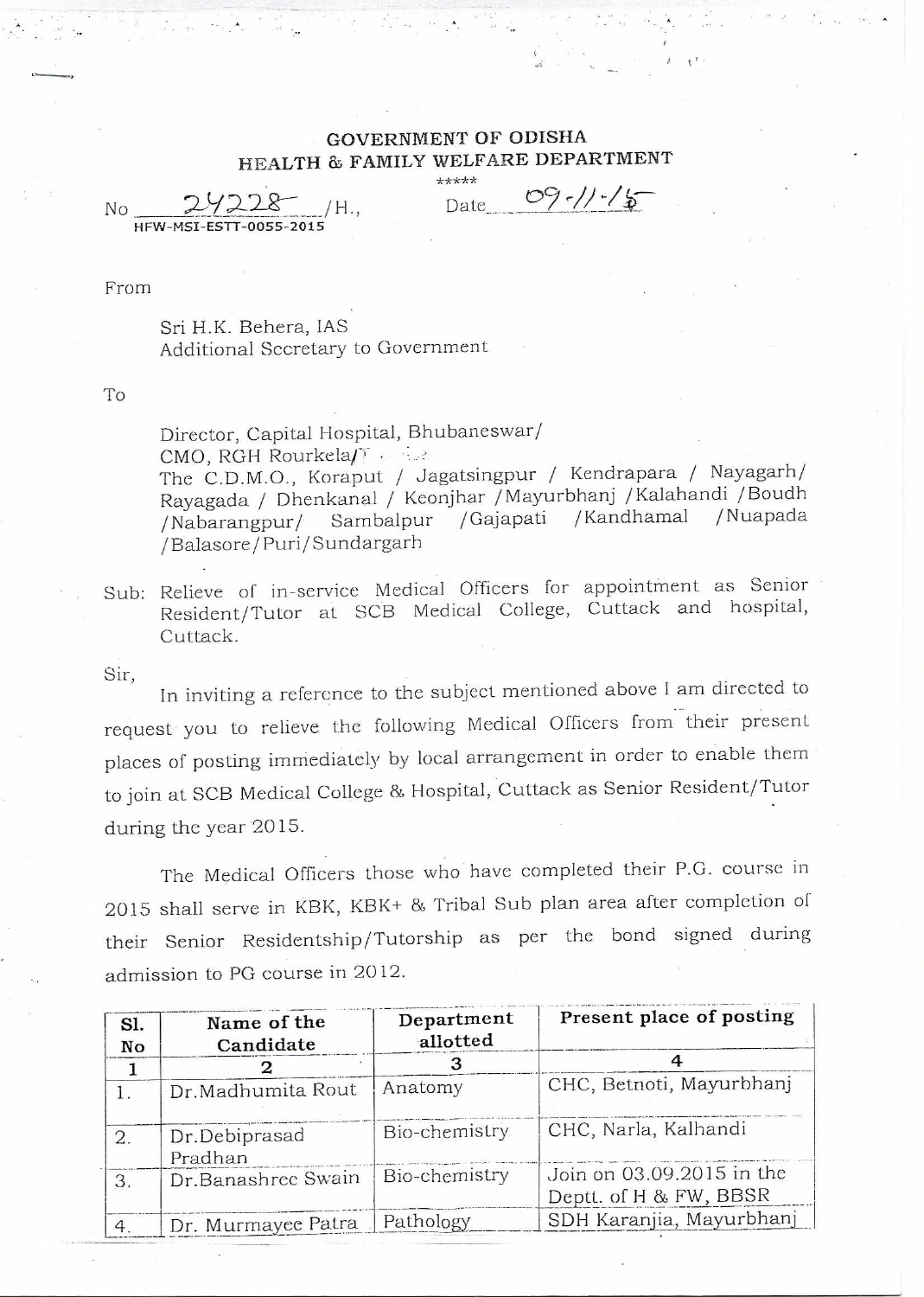| 5.  |                            |                 |                                       |
|-----|----------------------------|-----------------|---------------------------------------|
|     | Dr. Sailen Kumar<br>Mishra | Pharmacology    | LTRMO, DHH,<br>Bhawanipatna, Kalhandi |
| 6.  |                            |                 |                                       |
|     | Dr. Sapan Kumar<br>Behera  | Pharmacology    | DHH, Baripada,                        |
| 7.  |                            |                 | Mayurbhanj                            |
|     | Dr. Debasish Dash          | Medicine        | CHC Karttamal, Boudh                  |
| 8.  | Dr. Bhabani Prasad         | Medicine        | CHC, Jharigaon,                       |
|     | Panda                      |                 | Nawarangpur                           |
| 9.  | Dr. Asutosh                | Clinical        | CHC Kashipur, Rayagada                |
|     | Panigrahi                  | Haematology     |                                       |
| 10. | Dr. Manas Ranjan           | Psychiatry      | DHH, Baripada,                        |
|     | Sahoo                      |                 | Mayurbhanj                            |
| 11. | Dr. Nihar Ranjan<br>Rath   | Psychiatry      | LTRMO, DHH Keonjhar                   |
| 12. |                            |                 |                                       |
|     | Dr.Bipin Bihari<br>Pradhan | Radiodignosis   | Supdt., VSS MC & H, Burla             |
| 13. | Dr. Biswaject              | Radiodignosis   | DHH Rayagada                          |
|     | Biswaranjan Sahoo          |                 |                                       |
| 14. | Dr. Abinash Kumar          | Paediatrics     | LTRMO, Capital, Hospital,             |
|     | Panda                      | Surgery         | Bhubaneswar                           |
| 15. | Dr.G. Arurobinda           | Surgery         | CHC, Kostha, Mayurbhanj               |
|     | Mohapatra                  |                 |                                       |
| 16. | Dr. Rashmi Ranjan          | Surgery         | CHC, Jaypatna, Kalhandi               |
|     | Mohanty                    |                 |                                       |
| 17. | Dr. Saroj Kumar            | Surgery         | LTRMO, DHH Boudh,                     |
|     | Panda                      |                 | Boudh                                 |
| 18. | Dr.Syama Sunder            | Surgery         | LTRMO, DHH                            |
|     | Behera                     |                 | Paralakhemundi, Gajapati              |
| 19. | Dr. Gorachand              | Surgery         | MO, CHC, Monda,                       |
|     | Murmu                      |                 | Mayurbhanj                            |
| 20. | Dr. Sibani Rath            | Neurology       | CHC, Tikabali, Kandhamal              |
| 21. | Dr. Manas Ranjan           | Nephrology      | LTRMO, DHH, Keonjhar                  |
|     | Kundu                      |                 | deployed to Champua                   |
| 22. | Dr. Arati Behera           | O & G           | CHC, Kantabanji, Bolangir             |
|     |                            |                 |                                       |
| 23. | Dr. Suryakanta             | Surgery         | LTRMO, Capital Hospital,              |
|     | Bisoi                      | (Trauma)        | Bhubaneswar                           |
| 24. | Dr. Jeeban Jyoti           | G. U. Surgery   | LTRMO, Capital Hospital,              |
|     | Mishra                     |                 | Bhubaneswar                           |
| 25. | Dr. Nibedita Sahoo         | Anaesthesiology | LTRMO, Nuapada                        |
| 26. | Dr. Ambika Prasad          | Anaesthesiology |                                       |
|     | Panda                      |                 | DHH Bhawanipatna,<br>Kalahandi        |
| 27. | Dr. Nirlipta Kumar         | Anaesthesiology | CHC, Basta, Balasore                  |
|     | Behera                     |                 |                                       |
| 28. | Dr.Kamala Kanta            | Anaesthesiology | LTRMO, DHH Nawarangpur                |
|     | Swain                      |                 |                                       |
| 29. | Dr.Debabrata Panda         | Anacsthesiology | PHC(N) Oupada, Balasore               |
|     |                            |                 |                                       |

Ã.  $\tilde{\ell}$  t